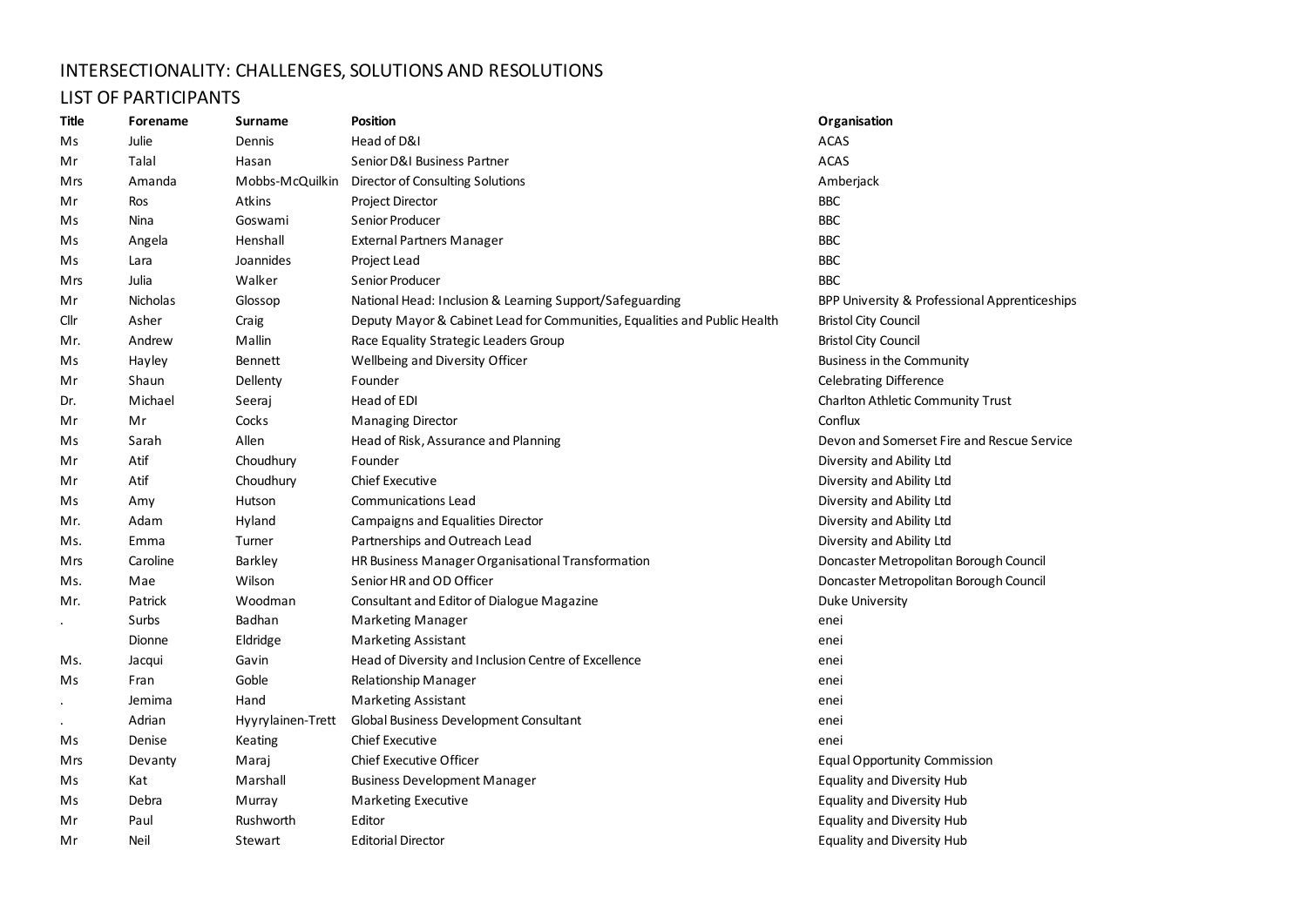| Mr   | Jack                   | Taperell       | Programme Curator                                            | Equality and Diversity Hub                        |
|------|------------------------|----------------|--------------------------------------------------------------|---------------------------------------------------|
| Ms.  | Rebecca                | Thomas         | Head of Employment Policy                                    | Equality and Human Rights Commission              |
| Mr   | Balvinder              | Ahluwalia      | Senior Claims Adviser, Legal, London                         | Gard (UK) Ltd                                     |
| Mr   | Royston                | Collins        | <b>Head of Sales and Client Services</b>                     | Genius Within CIC                                 |
| Dr.  | Nancy                  | Doyle          | CEO and Founder                                              | Genius Within CIC                                 |
| Ms   | Kate                   | Gilbert        | Head of Business Development                                 | <b>Genius Within CIC</b>                          |
| Mrs  | Karen                  | Stewart        | Producer                                                     | Global Equality and Diversity Conference Team     |
| Ms   | Suzie                  | Zhu            | Producer                                                     | Global Equality and Diversity Conference Team     |
| Mr   | Chris                  | Allsop         | Chief of Staff                                               | Greater Manchester Police                         |
| Mr   | lan                    | Hopkins        | <b>Chief Constable</b>                                       | <b>Greater Manchester Police</b>                  |
| Miss | Saskia                 | Bewley         | Head of Diversity & Inclusion                                | Hachette UK                                       |
| Miss | Ruth                   | D'Rozario      | Development Manager                                          | Hachette UK                                       |
| Miss | Rachael                | Jones          | Group Key Account Executive                                  | Hachette UK                                       |
| Mr   | Ross                   | Gingles        | <b>Medical Quality Manager</b>                               | Health Education England North East North Cumbria |
| Dr   | Graham                 | Rutt           | Director of Postgraduate School of Primary Care              | Health Education England North East North Cumbria |
| Mr   | David Edward           | Turner         | <b>Medical Quality Manager</b>                               | Health Education England North East North Cumbria |
| Ms   | Alicia                 | Denholm        | Marketing and Corporate Responsibility Administrator         | <b>HFW</b>                                        |
| Ms   | Elizabeth              | Healey         | Corporate Responsibility Executive                           | <b>HFW</b>                                        |
| Ms   | Kathryn                | Hull           | Senior Corporate Responsibility Manager                      | <b>HFW</b>                                        |
| Mr   | David                  | Robinson       | Partner                                                      | <b>HFW</b>                                        |
| Ms   | Vanessa                | Sanyauke       | Senior Corporate Responsibility Manager                      | <b>HFW</b>                                        |
| Mrs  | Deborah                | Richards       | Head of Diversity & Inclusion                                | <b>IBM</b>                                        |
| Ms   | Sonia                  | Meggie         | Diversity Adviser, Founder                                   | <b>Inspirational You</b>                          |
| Mr.  | James                  | Mahoney        | Head of Global Technology, Diversity and Inclusion           | J.P. Morgan                                       |
| Ms   | Opeyemi                | Sofoluke       | Associate, Global Technology Diversity & Inclusion           | J.P. Morgan                                       |
| Ms   | Becky                  | Holloway       | Wise Crowd Builder and Convener                              | Jericho Chambers                                  |
| Dr   | Jo                     | Ingold         | Associate Professor of HRM & Public Policy                   | Leeds University Business School                  |
| Dr   | Jana                   | Javornik       | Associate Professor, Work and Employment Relations           | Leeds University Business School                  |
| Dr   | Kathryn                | Watson         | Research Impact Manager                                      | Leeds University Business School                  |
| Ms   | Yvette                 | Gibson         | Psychologist and Neurodiverse Individual                     | Lexxic Ltd                                        |
| Ms   | Cise                   | Jalali         | <b>Business Psychologist</b>                                 | Lexxic Ltd                                        |
| Ms   | Nicola                 | James          | Chief Executive Officer, Chartered Occupational Psychologist | Lexxic Ltd                                        |
| Ms   | Georgina               | Kennedy        | <b>Business Development Manager</b>                          | Lexxic Ltd                                        |
| Mr   | David                  | Marshall       | Owner                                                        | Marshall ACM                                      |
| Mr   | Chris                  | Davey          | Equality, Diversity & Inclusion Officer                      | Mencap                                            |
|      | Rim                    | Jaber          | Human Resources Business Partner                             | MSD, Dubai                                        |
| Mr   | Sam                    | Risely         | Video Producer                                               | Narrowcast Media Group                            |
| Ms   | Katherine              | Stewart        | Video Producer                                               | Narrowcast Media Group                            |
| Ms   | Fiona                  | Starkey-Norman | Service Manager: Forensic Services                           | <b>Oxleas NHS Foundation Trust</b>                |
| Dr   | Diane Chilangwa Farmer |                | Partner                                                      | PDC Professional Diversity Consultants            |